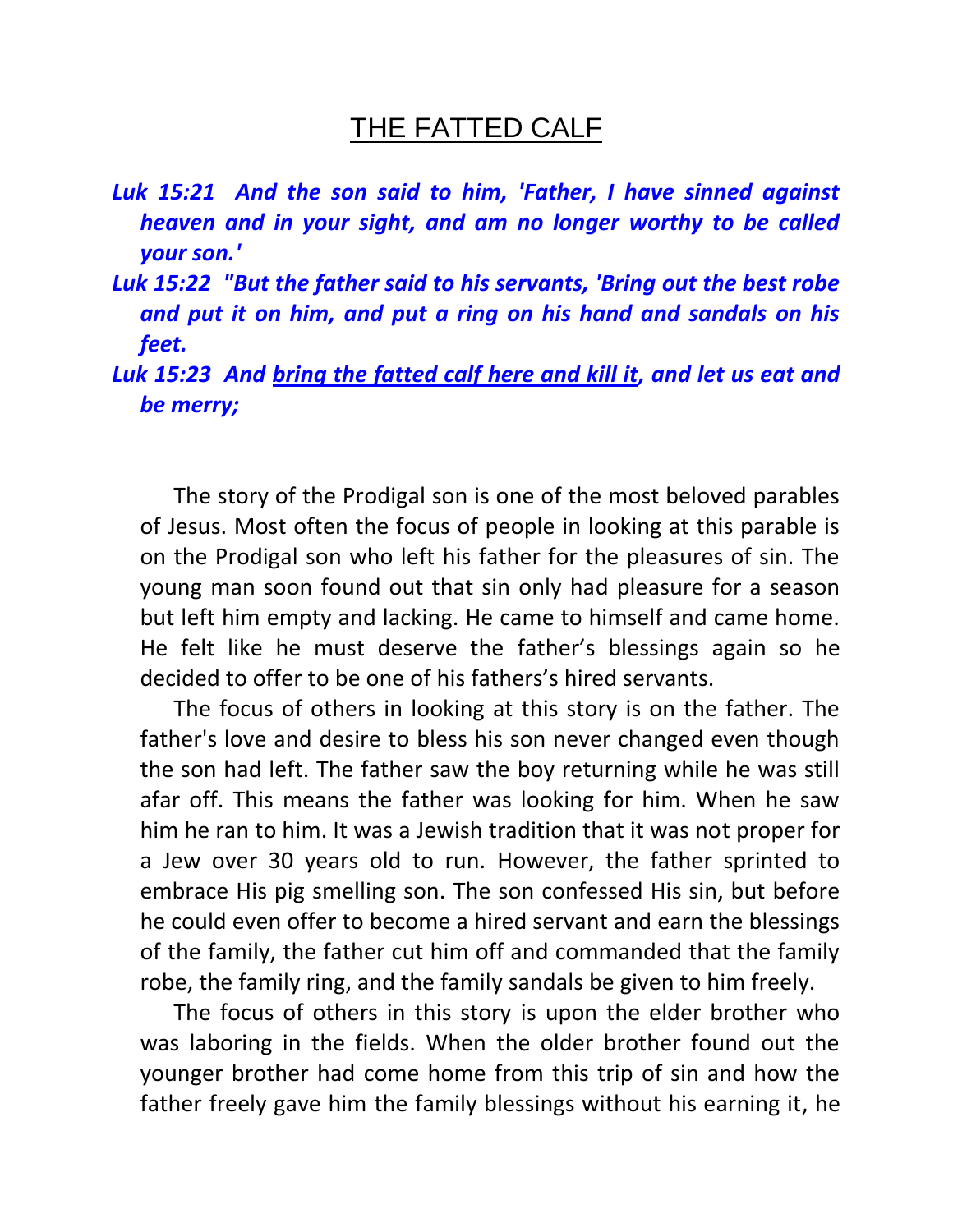became enraged. Matter of fact the elder brother felt that the younger brother had disearned these blessings! The elder brother felt he had earned the family blessings and the younger brother disearned them. This was the reason he was so angry.

 However, I want to look at a different character in this parable, which does not get much focus. I want to focus upon the **fatted calf**! He did give up the most than anyone else for this celebration by the way! The father had the family robe, family ring, and family sandals brought out but also he had the fatted calf killed. The usual word for "kill" in the NT is the Greek word **apokteino**. However, the word used for "kill" used of killing the fatted calf is **thuo**. This word means "*to sacrifice"*. This word was used of sacrificing the Passover lamb. In was a usual custom that when a public celebration was given in Israel that it began with a sacrifice and the meat from it was used in the feast. The father gave the family blessings to the son but it was in connection with the sacrifice of the fatted calf. In the OT when a sacrifice was offered up the fat was burned on the altar to the Lord. The fat belonged to the Lord. The fat of the sacrificial animal represented the richest and most excellent part of the animal. The father did not just offer up a calf but he offered up **the fatted calf**-His best! The father gave the prodigal son his robe, ring, sandals, and his fatted calf as a sacrifice. They came as a complete package.

 Today the heavenly Father offers to his children His robe of righteousness, His ring of authority, and His sandals of peace. These blessings are made available to us because He has killed His fatted calf- Jesus Christ. The fat of the OT sacrifices were burnt and produced a sweet smelling savor to God. All the sacrifices of the OT represented the sacrifice of God's Son Jesus Christ. The sacrifice of the fatted calf represented the richness and best of His Son Jesus. Notice that the Father sacrificed the **fatted calf** and not just a calf. Many wonder why God waited 33 years before He sent His Son to the cross and not earlier. God wanted to offer up Jesus as the fatted calf, not just a calf. Jesus lived for thirty three years under the Law.